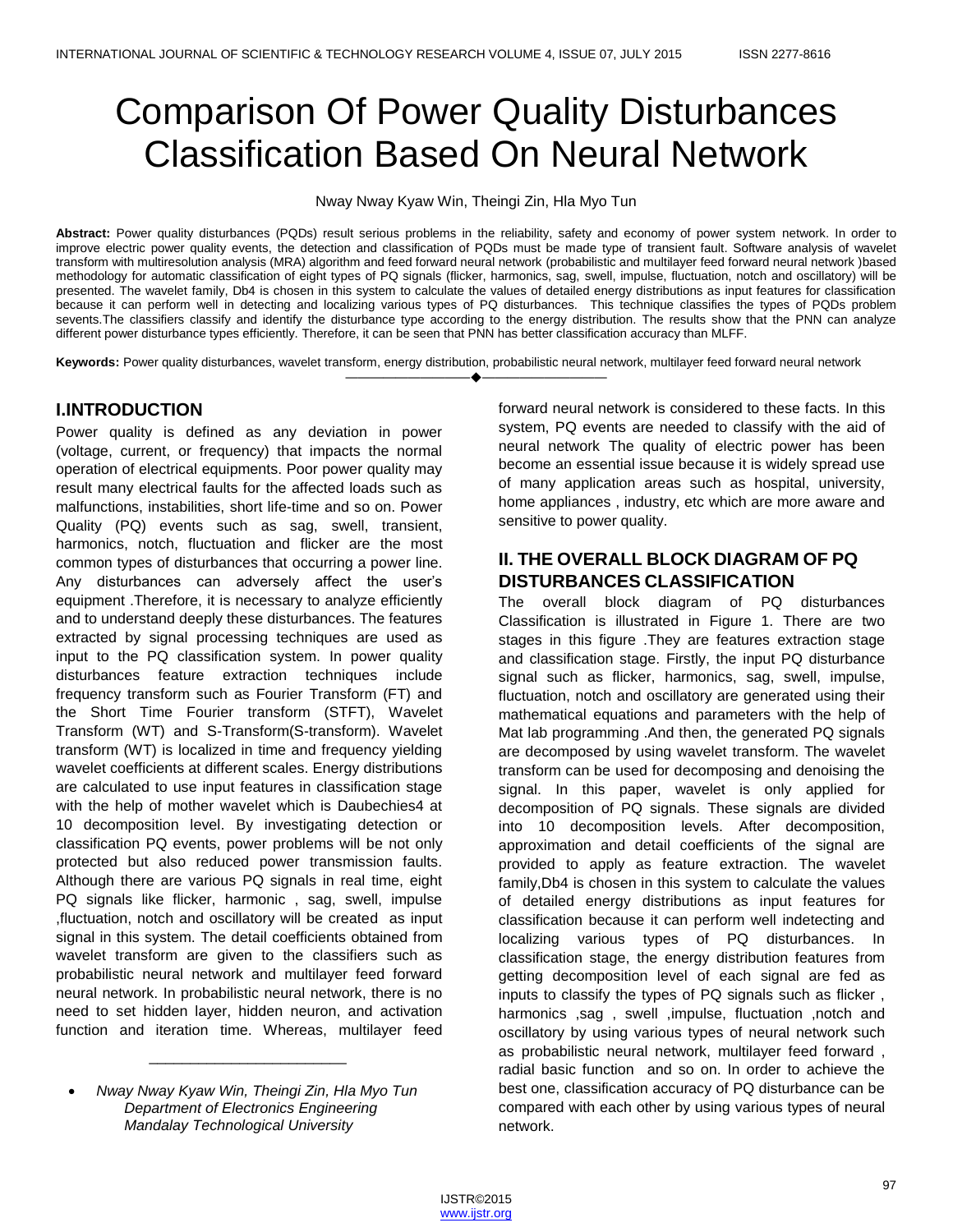

*Figure 1. Overall Block diagram of PQ disturbances Classification*

# **III. POWER QUALITY DISTURBANCE CLASSIFICATION**

Feature extraction stage is needed to provide as input in neural network. Probabilistic neural network and multilayer feed forward neural network are used to classify the power quality disturbances. The computed energy distribution values for input features are used to construct the training and testing data to model the PNN and MLFF program with the help of Matlab.

## **A. Wavelet Transform and Multi-Resolution Analysis(MRA)**

Wavelet transform is very useful tool for power quality disturbances detection and classification. The wavelet transform has the capability to analyze both time and frequency domains, hence, give the time frequency representation of signal like the Short Time Fourier Transform(STFT).Unlike the STFT which uses a fixed window function, the WT makes use of a varied time frequency window whose length depends on the frequency analyzed using long windows at low frequencies and short windows at high frequencies. Therefore, the WT at low frequency provides accurate frequency resolution and poor time location, and at high frequency, WT gives accurate time location and bad frequency resolution. Therefore, it is used as a feature extraction tool to identify power quality disturbances. In multi resolution analysis (MRA), wavelet functions and scaling functions are used as building blocks to decompose and construct the signal at different resolution levels. The wavelet function will generate the detail version of the decomposed signal which constitutes the high pass digital filter and the scaling function will generate the approximated version of the decomposed signal which constitutes low pass digital filter.

## **B. Signal Generation and Energy Distribution**

PQ analysis can be made in real time and off-line condition. In this system, PQ signal disturbances areused to classify in off-line condition. In feature extraction stage, the PQ disturbance signals have been generated by using their signal generation model and parameters based on Matlab. The coefficients of the detailed energy distributions are calculated by using wavelet transform at 10 decomposition levels... The energy distribution features from getting decomposition level of each signal are fed as inputs to classify the types of PQ signals. Each disturbance has a unique detailed energy distribution. The energy distribution of a distorted signal can be used as a discriminatory feature for classification. In this paper, the detailed energy distribution of a distorted signal can be fed as input for classification stage. The energy of a distorted signal at a resolution level *j* is given by equation (1)

$$
E_j = \sum_{i=1}^{N_m} (d_j(i))^2
$$
 (1)

Where  $N<sub>m</sub>$  is the number of available wavelets coefficients at the resolution level j.djis the detail coefficient at the resolution level j.

#### **C. Probabilistic Neural Network (PNN)**

Probabilistic neural networks can be used for classification problems.PNN is a feed forward Neural Network and it is supervised learning. Four Layer Architecture consists of: input layer, hidden layer /Pattern layer, summation layer and output Layer. The input layer unit does not perform any computation and simply distributes the input to the neurons in the pattern layer. On receiving a pattern from the input layer, the neuron of the pattern layer computes its output as the probability density function (pdf) for a single sample. Probability density function(pdf)can be calculated by equation (2)

$$
f_{k}(X) = \frac{1}{(2\pi)^{\frac{p}{2}} \sigma^{p}} e^{\frac{||X \cdot X_{k}||^{2}}{2\sigma^{2}}}
$$
(2)

Where X is unknown input vector,  $X_{k}$ is  $k_{th}$  sample input vector is the smoothing parameter and *p* is the dimensionof the input vector. The neuron of the summation layer computes its output as the pdf for a single population or pattern. The summation layer of PNN is given by equation (3)

$$
g_i(X) = \frac{1}{(2\pi)^{\frac{p}{2}} \sigma^p} \frac{1}{n_i} \sum_{k=1}^{n_i} e^{-\frac{||X - X_k||^2}{2\sigma^2}}
$$
(3)

Where*i<sub>n</sub>* is the total number of samples in the *i*<sup>th</sup> population. Finally, the output layer picks the maximum of these probabilities, and produces 1 for that class and 0 for the other classes. Figure 2 shows architecture of probabilistic neural network and equation (4) describes to compute the output layer of network.

$$
C(X) = \arg \max\{ (g_i(X)) \mid 1, 2, \dots, m \tag{4}
$$

where m is the total number ofclasses in the training samples.



*Figure2: Architecture of PNN*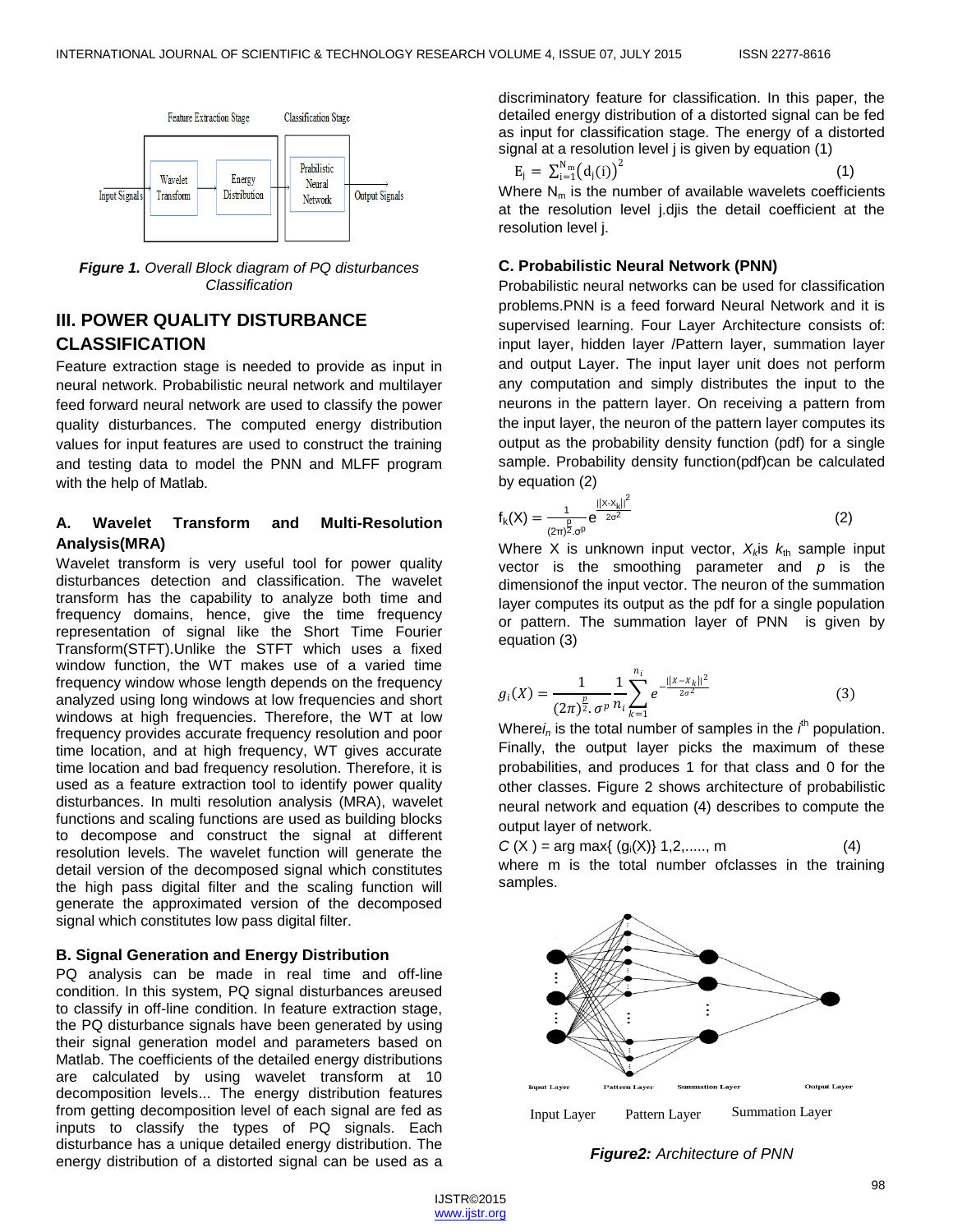#### **D. Multilayer Feed Forward Neural Network (MLFF)**

The MLFF structure generally consists of three layers. They are an input layer with neurons representing input variables to the problems, one or more hidden layers containing neurons to help to capture the nonlinearity in the data and an output layer with neurons representing the dependent variables. Feed forward networks often have one or more hidden layers of sigmoid neurons followed by an output layer of linear neurons. Multiple layers of neurons with nonlinear transfer functions allow the network to learn nonlinear and linear relationships between input and output vectors. The network is trained by the back propagation learning rule. The most commonly used functions are log-sigmoid, tan-sigmoid and linear transfer functions. Figure 3 shows the general structure of multilayer feed forward neural network. The goal of the training process is to find the set of weight values that will cause the output from the neural network to match the actual target values as closely as possible. There are several issues involved in designing and training a multilayer perception network:

- Selecting how many hidden layers to use in the network.
- Deciding how many neurons to use in each hidden layer.
- Finding a globally optimal solution that avoids local minima.
- Converging to an optimal solution in a reasonable period of time.



*Figure 3.General structure of Multilayer Feed Forward Neural Network*

## **IV. SOFTWARE IMPLEMENTATION**

Although there are various kinds of neural network, probabilistic neural network and multilayer feed forward neural network are applied in power quality disturbances classification stage by using Matlab.

#### **A. Probabilistic Neural Network Classification**

The flowchart of probabilistic neural network classification is shown in Figure 4. The energy distribution values of PQ signals are entered as inputs in PNN. Target outputs are set and network model are created to train data.And then, this network is simulated on training data .While testing the trained data, testing feature vector is fed into the network for only forward pass through the network and the classification outputs are produced as desired outputs such as flicker, harmonic, sag ,swell, impulse ,fluctuation, notch and oscillatory signals.



*Figure 4. Flowchart of probabilistic neural network classification*

The energy distribution of PQ signals such as flicker, harmonic, sag, swell, impulse, fluctuation, notch and oscillatory have been generated according to the feature extraction stage by using Matlab. The values of calculated energy distribution of power quality disturbances are shown in Table I. The detailed energy distribution of PQ signals are applied as inputs in probabilistic neural network and multilayer feed forward neural network in this system because these networks are classified the types of disturbances.

| <b>Table I:</b> Detailed energy distributions of power quality |
|----------------------------------------------------------------|
| disturbances                                                   |

| Sign<br>al<br>Typ<br>es | Features of distorted signals |                        |                        |                |                |                |                |                     |                     |                |
|-------------------------|-------------------------------|------------------------|------------------------|----------------|----------------|----------------|----------------|---------------------|---------------------|----------------|
|                         | Ε<br>D <sub>1</sub>           | Е<br>D<br>2            | Е<br>D<br>3            | Ε<br>D<br>4    | Ε<br>D<br>5    | ED<br>6        | Е<br>D<br>7    | Е<br>D<br>8         | E.<br>D<br>9        | ED<br>10       |
| Flic<br>ker             | 0.<br>00<br>00                | 0.<br>0<br>0<br>0<br>0 | 0.<br>0<br>0<br>0<br>3 | 0.<br>00<br>06 | 0.<br>00<br>40 | 0.0<br>80<br>4 | 5.<br>57<br>99 | 74<br>.3<br>19<br>9 | 18<br>.3<br>32<br>4 | 0.2<br>68<br>1 |
| Har<br>mon              | 0.<br>04                      | 0.<br>3                | 0.<br>3                | 1.<br>62       | 0.<br>12       | 0.1<br>68      | 0.<br>38       | 1.<br>58            | 1.<br>81            | 3.4<br>21      |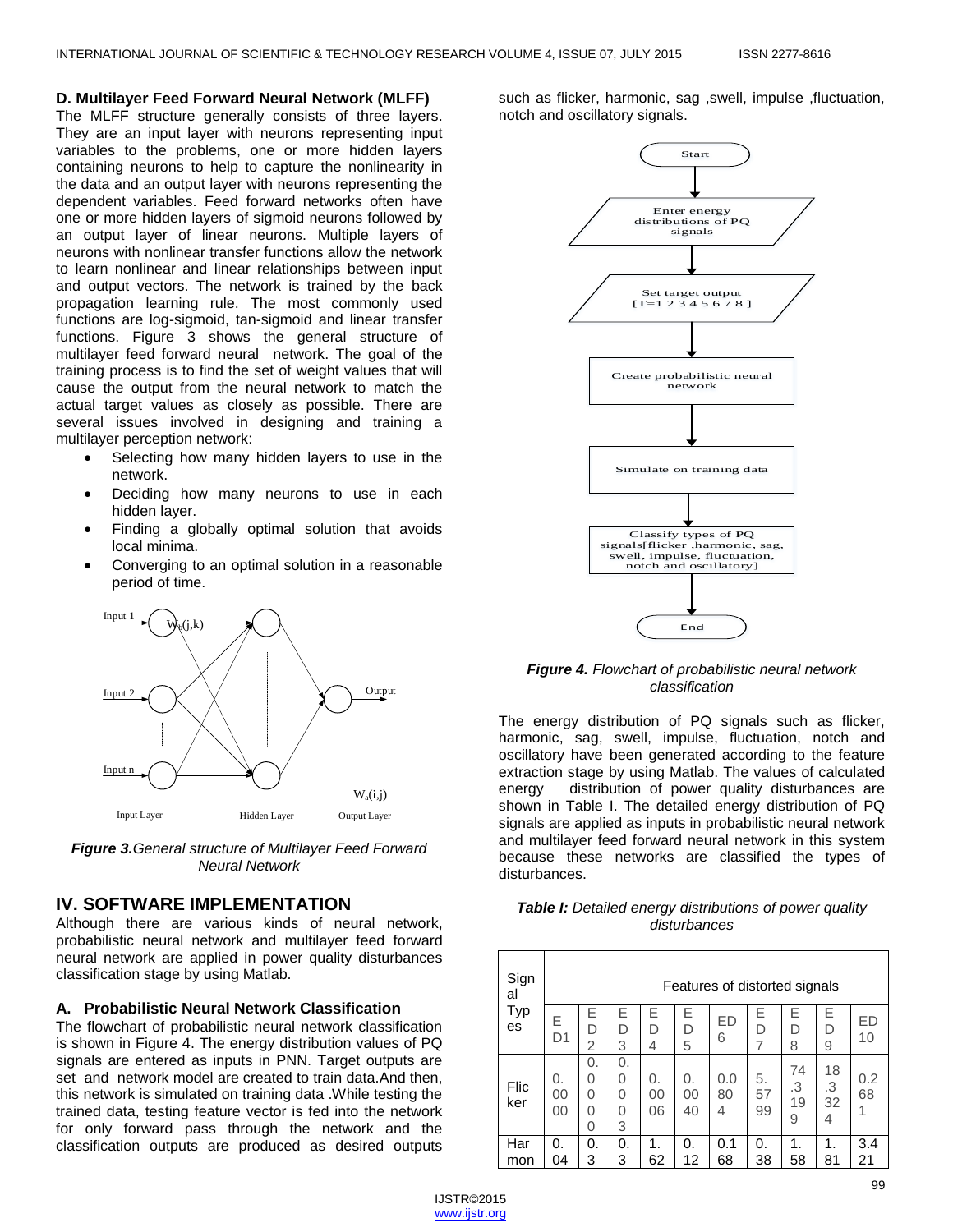| ics                 | 95             | 5<br>$\overline{\mathbf{c}}$<br>$\overline{c}$ | 3<br>4<br>0                                                | 52             | 51                              | 2              | 15             | 95             | 90             | 1                           |
|---------------------|----------------|------------------------------------------------|------------------------------------------------------------|----------------|---------------------------------|----------------|----------------|----------------|----------------|-----------------------------|
| Sag                 | 0.<br>00<br>08 | 0.<br>0<br>1<br>$\overline{\mathbf{c}}$<br>9   | 0.<br>$\mathbf{1}$<br>6<br>4<br>0                          | 5.<br>43<br>21 | 21<br>$\cdot$<br>25<br>5        | 0.1<br>82<br>1 | 0.<br>12<br>40 | 0.<br>23<br>71 | 0.<br>54<br>27 | 1.2<br>34<br>1              |
| Swe<br>$\sf II$     | 0.<br>00<br>05 | $\overline{0}$ .<br>0<br>0<br>$\frac{9}{2}$    | 0.<br>1<br>8<br>0<br>$\overline{7}$                        | 9.<br>28<br>72 | 36<br>$\cdot$<br>71<br>0        | 0.1<br>07<br>1 | 0.<br>24<br>45 | 0.<br>13<br>69 | 0.<br>30<br>95 | 0.8<br>31<br>$\overline{7}$ |
| Imp<br>ulse         | 0.<br>46<br>13 | 0.<br>$\frac{2}{7}$<br>5<br>7                  | $\overline{0}$ .<br>$\overline{\mathbf{c}}$<br>0<br>5<br>8 | 4.<br>95<br>36 | 24<br>$\overline{2}$<br>28<br>6 | 0.1<br>07<br>7 | 0.<br>26<br>16 | 0.<br>25<br>41 | 1.<br>21<br>48 | 2.1<br>11<br>1              |
| Fluc<br>tuati<br>on | 0.<br>00<br>13 | 0.<br>0<br>3<br>$\frac{2}{6}$                  | $\overline{0}$ .<br>5<br>1<br>8<br>3                       | 2.<br>27<br>11 | 0.<br>07<br>87                  | 0.1<br>77<br>4 | 0.<br>32<br>59 | 1.<br>24<br>75 | 1.<br>59<br>38 | 2.9<br>73<br>7              |
| Not<br>ch           | 0.<br>20<br>40 | 0.<br>1<br>5<br>$\frac{2}{4}$                  | 0.<br>7<br>5<br>$\frac{2}{6}$                              | 5.<br>95<br>91 | 23<br>$.5\,$<br>94<br>7         | 0.1<br>11<br>1 | 0.<br>19<br>21 | 0.<br>32<br>56 | 1.46           | 3.99 <sub>4</sub>           |
| Osci<br>llato<br>ry | 0.<br>04<br>89 | 0.<br>1<br>6<br>4<br>3                         | 0.<br>1<br>$\overline{7}$<br>1<br>9                        | 5.<br>08<br>03 | 24<br>$\cdot$ 1<br>94<br>3      | 0.0<br>89<br>6 | 0.<br>20<br>53 | 0.<br>25<br>81 | 1.<br>26<br>70 | 2.2<br>87<br>5              |

Table II shows eight output vectors represented for eight different power quality signals. This output target vector can be used by neural network during training stage. Network will compare these desired outputs with its actual results and hence calculate errors and adapt its weights to learn the patterns.

*Table II: Output Target Vector for PQ disturbances*

| <b>Power quality Disturbances</b> | <b>Output Target Vector</b> |
|-----------------------------------|-----------------------------|
| Flicker                           | [10000000]                  |
| Harmonic                          | [01000000]                  |
| Sag                               | [00100000]                  |
| Swell                             | [00010000]                  |
| Impulse                           | [00001000]                  |
| Fluctuation                       | [00000100]                  |
| Notch                             | [00000010]                  |
| Oscillatory                       | [00000001]                  |

The most important part of the classification of power quality disturbance using neural networks is the training of the neural network.The structure of the PNN network is as shown in Figure 5.It contains two layers called radial basis layer and competitive layer. Features from the wavelet transform analysis are taken as inputs to the PNN and the outputs are binary values 0's and 1's. Neural network

Learning carried out with the speed constant of 0.1. Matlab (newpnn) function is used to design the network.



*Figure 5.Structureof probabilistic neural network*

## **B. Multilayer Feed Forward Neural Network Classification**

The flowchart of multilayer feed forward neural network classification is illustrated in Figure 6. The energy values of PQ signals are entered as inputs in MLFF. Target outputs are set and then network model are designed to train data.And then, this network is simulated on training data .After the trained data is tested in the MLFF, the classified outputs are produced as desired outputs such as flicker, harmonic, sag ,swell, impulse ,fluctuation, notch and oscillatory signals.



*Figure 6. Flowchart of Multilayer Feed Forward Neural Network classification*

Eight PQ signals are fed as inputs in the multilayer feed forward neural network. In this network, two hidden layers reused to classify the disturbance patterns .Hidden layer 1 with eight neurons and hidden layer 2 with ten neurons are applied. Performance is measured according to mean square error. Maximum epochs are set to 5000. Matlab (feedforwardnet) function is used to design the network.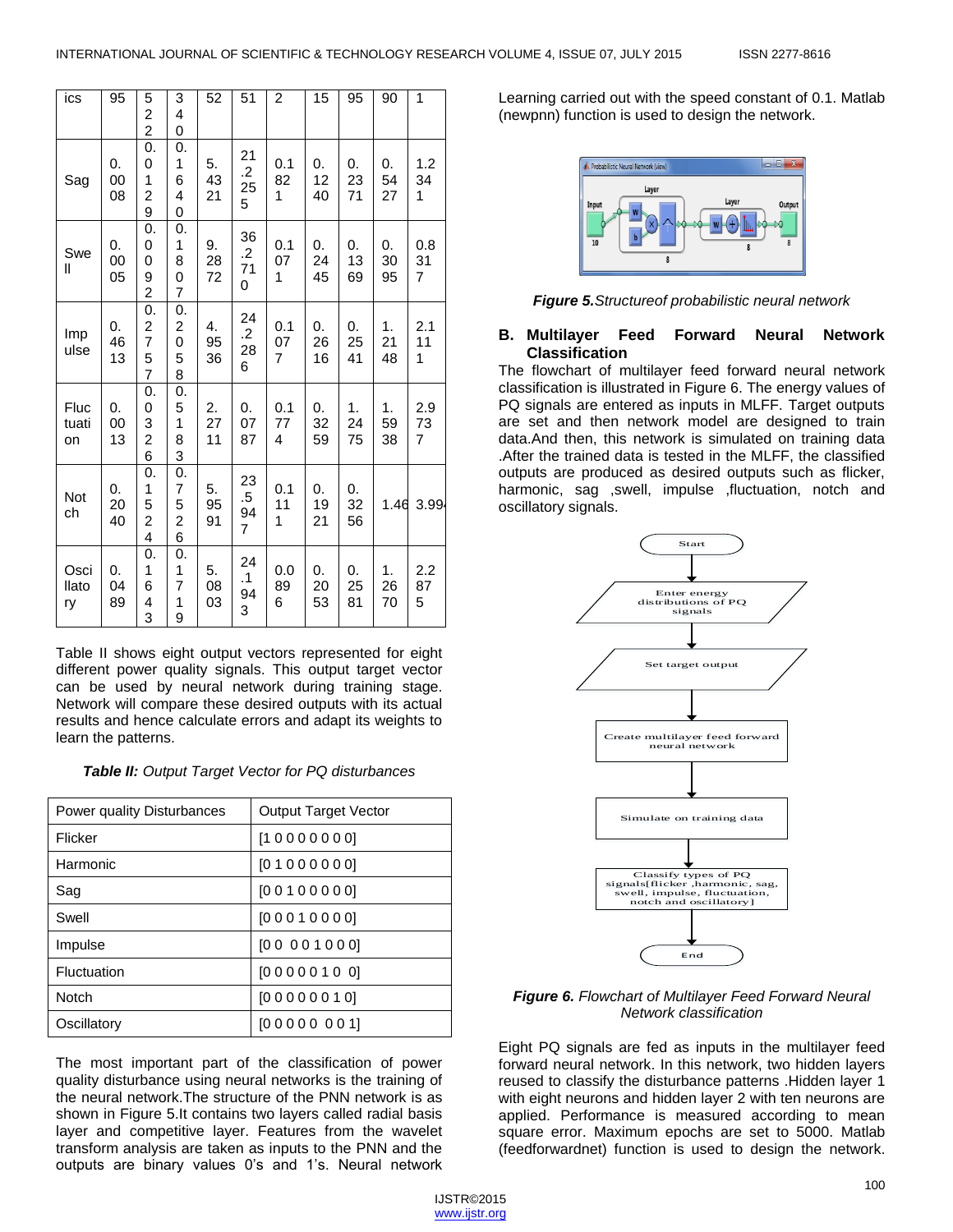Figure 7 shows the structure of multilayer feed forward neural network.

| $\overline{\mathbf{x}}$<br>a a<br>Neural Network Training (nntraintool)<br><b>Neural Network</b>                                                                                    |               |                         |              |  |  |  |  |
|-------------------------------------------------------------------------------------------------------------------------------------------------------------------------------------|---------------|-------------------------|--------------|--|--|--|--|
| Hidden <sub>1</sub><br>Hidden <sub>2</sub><br><b>Output</b><br>Input<br>Output<br>w<br>ь<br>$\overline{10}$<br>10<br>£.                                                             |               |                         |              |  |  |  |  |
| <b>Algorithms</b><br>Data Division: Random (dividerand)<br>Levenberg-Marquardt (trainlm)<br>Training:<br>Mean Squared Error (mse)<br>Performance:<br>Calculations:<br><b>MATLAB</b> |               |                         |              |  |  |  |  |
| <b>Progress</b><br>Epoch:<br>Time:                                                                                                                                                  | $\mathbf{0}$  | 7 iterations<br>0:00:00 | 5000         |  |  |  |  |
| Performance:                                                                                                                                                                        | 0.600         | $2.53e - 10$            | $1.00e-07$   |  |  |  |  |
| <b>Gradient:</b>                                                                                                                                                                    | 0.983         | $1.29e-05$              | $1.00e-07$   |  |  |  |  |
| Mur                                                                                                                                                                                 | 0.00100       | $1.00e - 08$            | $1.00e + 10$ |  |  |  |  |
| <b>Validation Checks:</b>                                                                                                                                                           | $\Omega$      | 6                       | 6            |  |  |  |  |
| <b>Plots</b>                                                                                                                                                                        |               |                         |              |  |  |  |  |
| Performance                                                                                                                                                                         |               | (plotperform)           |              |  |  |  |  |
| <b>Training State</b>                                                                                                                                                               |               | (plottrainstate)        |              |  |  |  |  |
| Error Histogram                                                                                                                                                                     | (ploterrhist) |                         |              |  |  |  |  |
| Regression                                                                                                                                                                          |               | (plotregression)        |              |  |  |  |  |
| 1 epochs<br>Plot Interval:<br>in a part part part part party and a strong and                                                                                                       |               |                         |              |  |  |  |  |
| <b>Opening Error Histogram Plot</b>                                                                                                                                                 |               |                         |              |  |  |  |  |
| Cancel<br><b>Stop Training</b>                                                                                                                                                      |               |                         |              |  |  |  |  |

*Figure 7. Structure of multilayer feed forward neural network.*

# **V. SIMULATION RESULTS**

The values of energy distribution of power quality disturbances are trained by applying PNN and MLFF. The comparison of power quality disturbances classification accuracy by using two neural networks such as PNN and MLFF is shown in Figure8 and Figure 9. According to these results, all types of PQ signals such as flicker, harmonic, sag ,swell, impulse, fluctuation, notch and oscillatory can be correctly classified by using PNN. The remaining six signals expect sag and oscillatory signals can be classified by using MLFF. Therefore, it can be said that probabilistic neural network has better classification accuracy than multilayer feed forward neural network.



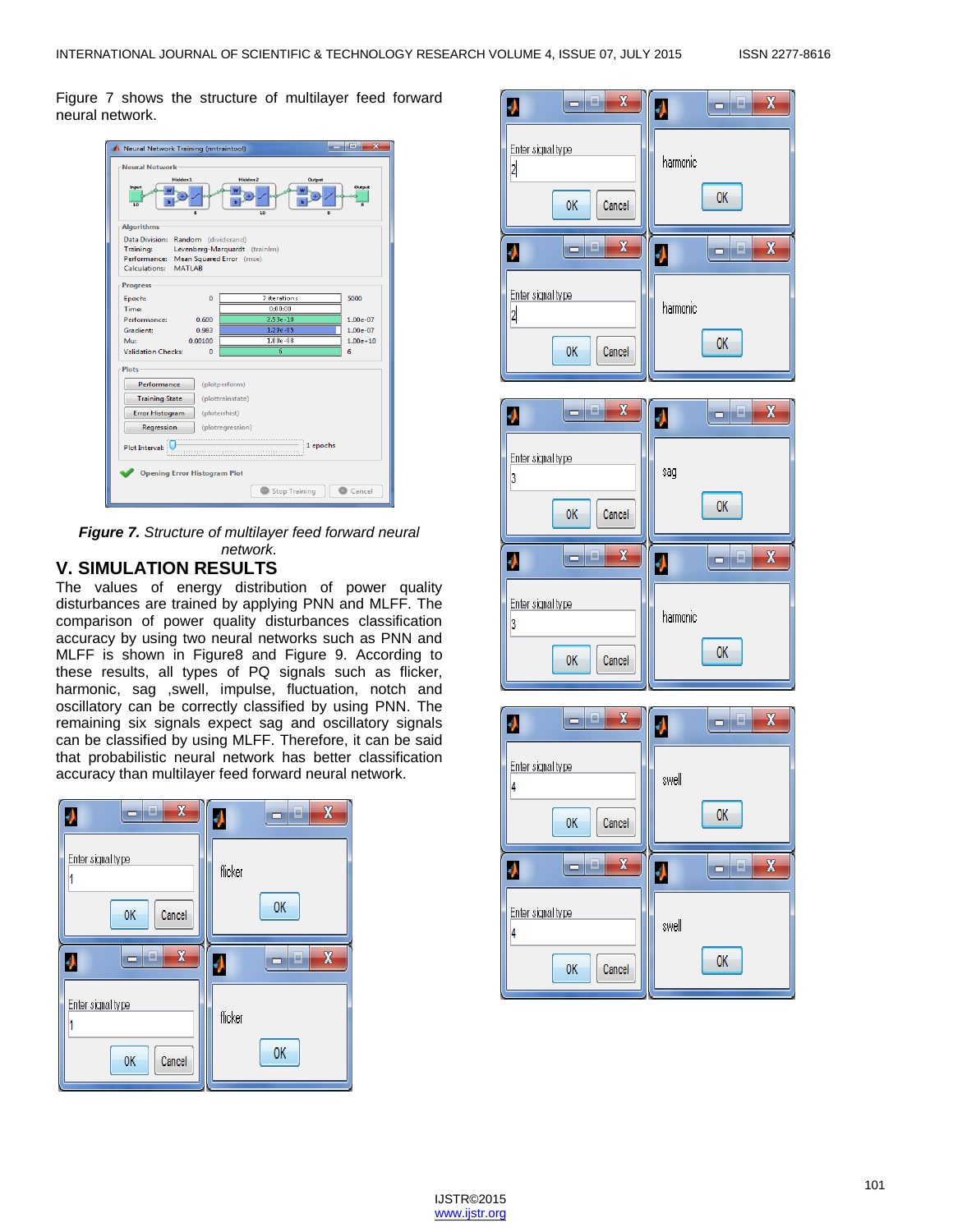



*Figure 8.The classified types of PQ siganls with PNN Figure 9.The classified types of PQ siganls with MLFF*

# **VI. DISCUSSIONS AND CONCLUSION**

In this system, the power quality disturbances are generated by using their equations and parameters with the aid of Matlab programming. The created power quality disturbance signals are decomposed based on wavelet transform. The wavelet transform can be applied to decompose and denosie the signals. The wavelet transform can be provided as an essential tool in the detection and classification of power quality disturbances. The selection of mother wavelet plays a vital role for decomposition of PQ signals in accurate classification and detection of disturbances. The coefficients of energy distribution do not change too much when the white Gaussian noise is added to power quality disturbance signals. In classification stage, the calculated energy distributions of PQ signals have been applied as input features in probabilistic neural network and multilayer feed forward neural network to analyze the types of disturbance signal. Although PNN model identifies the eight different types of disturbance signals including flicker, harmonic, sag, swell, impulse, fluctuation, notch and oscillatory signals with high accuracy, MLFF model cannot classify two signal types such as sag and oscillatory signals in this system. Training process for PNN is faster than other neural network (NN).As the size of representative training set increases, PNN can converge to an optimal classifier. There are no local minima issues in case of PNN.Without extensive retraining, training samples can be added or removed. The performance of network can be degraded because the values of hidden neuron and layer are assigned again and again. The classification accuracy also proves PNN as more suitable classifier for this application.

# **ACKNOWLEDGMENTS**

The author would like to thank to Dr.HlaMyoTun, Associate Professor and Head of the Department of Electronic Engineering, Mandalay Technological University for his help. And thanks to all teachers from Department of Electronic Engineering, Mandalay Technological University for their guidance, support and encouragement.